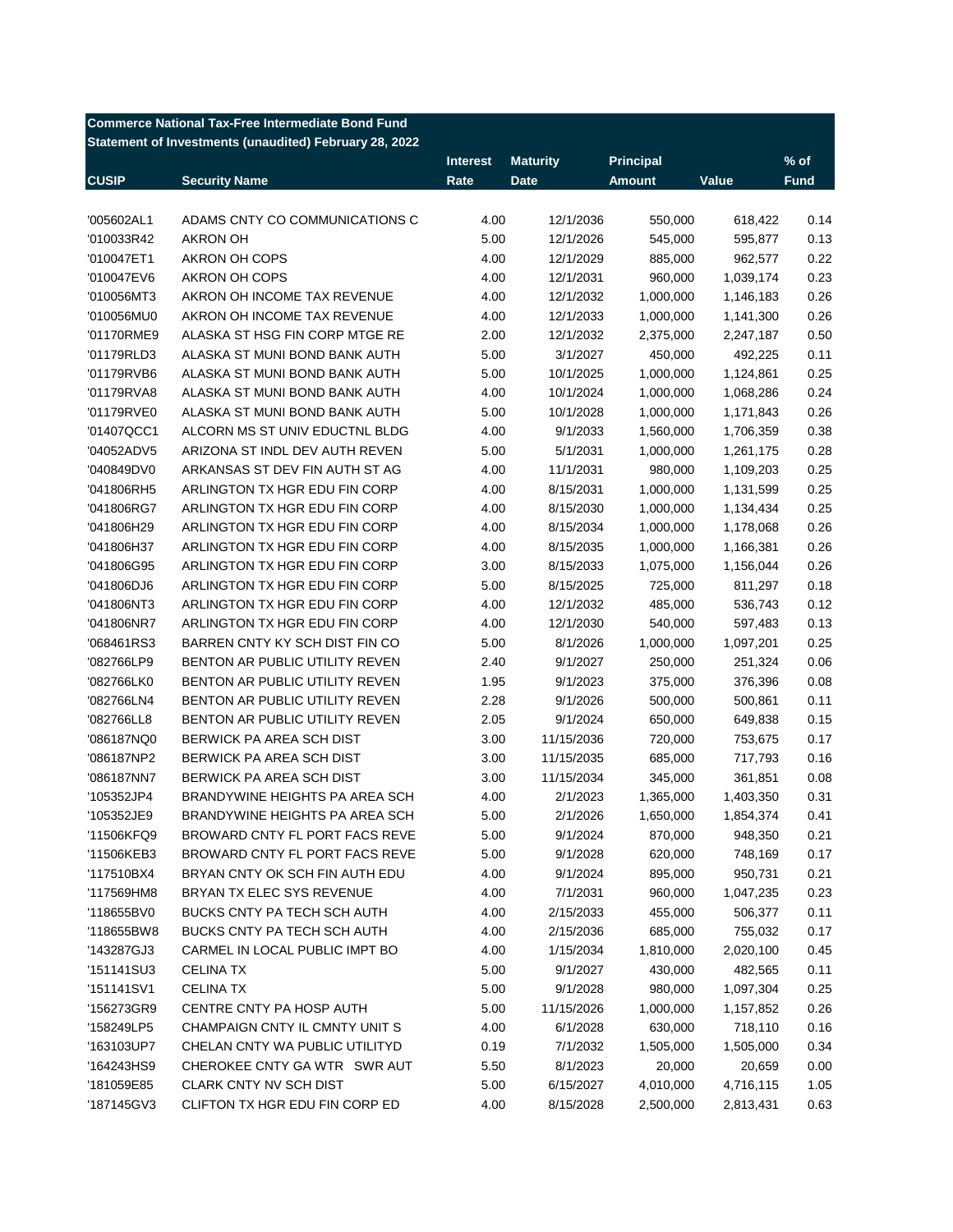| <b>Commerce National Tax-Free Intermediate Bond Fund</b> |                                                        |                 |                 |                  |           |             |  |
|----------------------------------------------------------|--------------------------------------------------------|-----------------|-----------------|------------------|-----------|-------------|--|
|                                                          | Statement of Investments (unaudited) February 28, 2022 |                 |                 |                  |           |             |  |
|                                                          |                                                        | <b>Interest</b> | <b>Maturity</b> | <b>Principal</b> |           | $%$ of      |  |
| <b>CUSIP</b>                                             | <b>Security Name</b>                                   | Rate            | <b>Date</b>     | <b>Amount</b>    | Value     | <b>Fund</b> |  |
| '196632NP4                                               | COLORADO SPRINGS CO UTILITIES                          | 0.19            | 11/1/2041       | 2,000,000        | 2,000,000 | 0.45        |  |
| '196696QA9                                               | COLORADO ST BRD FOR CMNTY CLGS                         | 4.00            | 11/1/2032       | 850,000          | 950,975   | 0.21        |  |
| '196696PZ5                                               | COLORADO ST BRD FOR CMNTY CLGS                         | 4.00            | 11/1/2031       | 450,000          | 503,973   | 0.11        |  |
| '19648FPA6                                               | COLORADO ST HLTH FACS AUTH HOS                         | 5.00            | 11/1/2023       | 1,000,000        | 1,063,814 | 0.24        |  |
| '196480FQ5                                               | COLORADO ST HSG FIN AUTH                               | 2.13            | 5/1/2025        | 250,000          | 248,621   | 0.06        |  |
| '196480FR3                                               | COLORADO ST HSG FIN AUTH                               | 2.18            | 11/1/2025       | 250,000          | 248,569   | 0.06        |  |
| '196480FP7                                               | COLORADO ST HSG FIN AUTH                               | 2.08            | 11/1/2024       | 280,000          | 279,056   | 0.06        |  |
| '196480FN2                                               | COLORADO ST HSG FIN AUTH                               | 2.03            | 5/1/2024        | 310,000          | 309,453   | 0.07        |  |
| '19658QFE2                                               | COLORADO ST SCH OF MINES INSTN                         | 0.57            | 2/1/2023        | 2,400,000        | 2,395,379 | 0.54        |  |
| '197256NE6                                               | COLUMBIA BORO PA SCH DIST                              | 4.00            | 2/15/2023       | 1,790,000        | 1,842,152 | 0.41        |  |
| '205759JR5                                               | COMSTOCK PARK MI PUBLIC SCHS                           | 5.00            | 5/1/2024        | 730,000          | 788,599   | 0.18        |  |
| '207743QT5                                               | CONNECTICUT ST HGR EDU SUPPLEM                         | 3.75            | 11/15/2027      | 830,000          | 845,231   | 0.19        |  |
| '207743QQ1                                               | CONNECTICUT ST HGR EDU SUPPLEM                         | 3.25            | 11/15/2024      | 560,000          | 570,229   | 0.13        |  |
| '207743WG6                                               | CONNECTICUT ST HGR EDU SUPPLEM                         | 5.00            | 11/15/2029      | 450,000          | 539,077   | 0.12        |  |
| '207743WH4                                               | CONNECTICUT ST HGR EDU SUPPLEM                         | 5.00            | 11/15/2030      | 385,000          | 466,600   | 0.10        |  |
| '207743WF8                                               | CONNECTICUT ST HGR EDU SUPPLEM                         | 5.00            | 11/15/2028      | 450,000          | 531,849   | 0.12        |  |
| '207743WE1                                               | CONNECTICUT ST HGR EDU SUPPLEM                         | 5.00            | 11/15/2027      | 330,000          | 383,987   | 0.09        |  |
| '20774Y3T2                                               | CONNECTICUT ST HLTH EDUCTNL                            | 5.00            | 7/1/2029        | 1,000,000        | 1,178,852 | 0.26        |  |
| '20774Y3S4                                               | CONNECTICUT ST HLTH EDUCTNL                            | 5.00            | 7/1/2028        | 1,000,000        | 1,180,036 | 0.26        |  |
| '20775C7X6                                               | CONNECTICUT ST HSG FIN AUTH HS                         | 1.81            | 5/15/2024       | 770,000          | 766,548   | 0.17        |  |
| '20775C8B3                                               | CONNECTICUT ST HSG FIN AUTH HS                         | 2.09            | 5/15/2026       | 500,000          | 493,630   | 0.11        |  |
| '20775C7Y4                                               | CONNECTICUT ST HSG FIN AUTH HS                         | 1.86            | 11/15/2024      | 330,000          | 327,404   | 0.07        |  |
| '20775C7Z1                                               | CONNECTICUT ST HSG FIN AUTH HS                         | 1.90            | 5/15/2025       | 530,000          | 524,138   | 0.12        |  |
| '20775C8A5                                               | CONNECTICUT ST HSG FIN AUTH HS                         | 1.95            | 11/15/2025      | 765,000          | 754,452   | 0.17        |  |
| '213651MZ2                                               | COOK CNTY IL SCH DIST 63 EAST                          | 4.00            | 12/1/2034       | 1,460,000        | 1,633,129 | 0.37        |  |
| '21614TCS7                                               | COOK CNTY IL TWP HIGH SCH DIST                         | 5.00            | 12/15/2025      | 1,090,000        | 1,222,802 | 0.27        |  |
| '219764MC8                                               | CORONA NORCO CA UNIF SCH DIST                          | 5.40            | 8/1/2026        | 450,000          | 526,501   | 0.12        |  |
| '222367DU5                                               | <b>COUNTRYSIDE IL</b>                                  | 3.30            | 1/1/2024        | 500,000          | 514,255   | 0.12        |  |
| '232394BM7                                               | CUYAHOGA OH MET HSG AUTH REVEN                         | 2.00            | 12/1/2031       | 2,500,000        | 2,409,761 | 0.54        |  |
| '23981MAW6                                               | DAYTON MONTGOMERY CNTY OH PORT                         | 2.00            | 11/15/2031      | 430,000          | 397,777   | 0.09        |  |
| '239851CM8                                               | DAYTON OH CITY SCH DIST COPS                           | 4.00            | 12/1/2030       | 610,000          | 699,780   | 0.16        |  |
| '239851CQ9                                               | DAYTON OH CITY SCH DIST COPS                           | 3.00            | 12/1/2033       | 675,000          | 704,119   | 0.16        |  |
| '239851CP1                                               | DAYTON OH CITY SCH DIST COPS                           | 3.00            | 12/1/2032       | 660,000          | 689,139   | 0.15        |  |
| '243360ES9                                               | DECATUR TWP IN MULTI SCH BLDGC                         | 5.00            | 7/15/2023       | 2,315,000        | 2,436,283 | 0.54        |  |
| '246579KY1                                               | DELAWARE VLY PA REGL FINANCIAL                         | 5.00            | 9/1/2033        | 2,100,000        | 2,712,653 | 0.61        |  |
| '249174XS7                                               | DENVER CITY CNTY CO SCH DIST                           | 3.00            | 12/1/2036       | 500,000          | 533,160   | 0.12        |  |
| '262608SH6                                               | DU PAGE WILL CNTYS IL CMNTYS                           | 2.00            | 12/30/2022      | 5,000,000        | 5,050,278 | 1.13        |  |
| '263201DQ5                                               | DU PAGE CNTY IL SCH DIST 62 G                          | 4.00            | 12/30/2030      | 500,000          | 589,621   | 0.13        |  |
| '263201DX0                                               | DU PAGE CNTY IL SCH DIST 62 G                          | 3.00            | 12/30/2038      | 1,365,000        | 1,437,166 | 0.32        |  |
| '277695LS9                                               | EASTON PA AREA SCH DIST                                | 4.00            | 4/1/2033        | 1,100,000        | 1,263,949 | 0.28        |  |
| '283734C25                                               | EL PASO TX                                             | 5.00            | 8/15/2028       | 5,000,000        | 5,782,453 | 1.29        |  |
| '287299LJ8                                               | ELK GROVE VLG IL                                       | 5.00            | 1/1/2028        | 525,000          | 611,454   | 0.14        |  |
| '287299LE9                                               | ELK GROVE VLG IL                                       | 3.00            | 1/1/2024        | 530,000          | 544,825   | 0.12        |  |
| '287299LF6                                               | ELK GROVE VLG IL                                       | 3.00            | 1/1/2025        | 550,000          | 571,603   | 0.13        |  |
| '287299LG4                                               | ELK GROVE VLG IL                                       | 5.00            | 1/1/2026        | 1,140,000        | 1,281,699 | 0.29        |  |
| '287462AP0                                               | ELKHART CNTY IN BLDG CORP LEAS                         | 3.00            | 12/1/2033       | 2,950,000        | 3,110,426 | 0.70        |  |
| '27686TAW0                                               | ESTRN PULASKI IN MULTI SCH BLD                         | 4.00            | 7/15/2028       | 840,000          | 871,809   | 0.19        |  |
| '34074MSZ5                                               | FLORIDA ST HSG FIN CORP REVENU                         | 2.10            | 7/1/2028        | 635,000          | 634,936   | 0.14        |  |
|                                                          |                                                        |                 |                 |                  |           |             |  |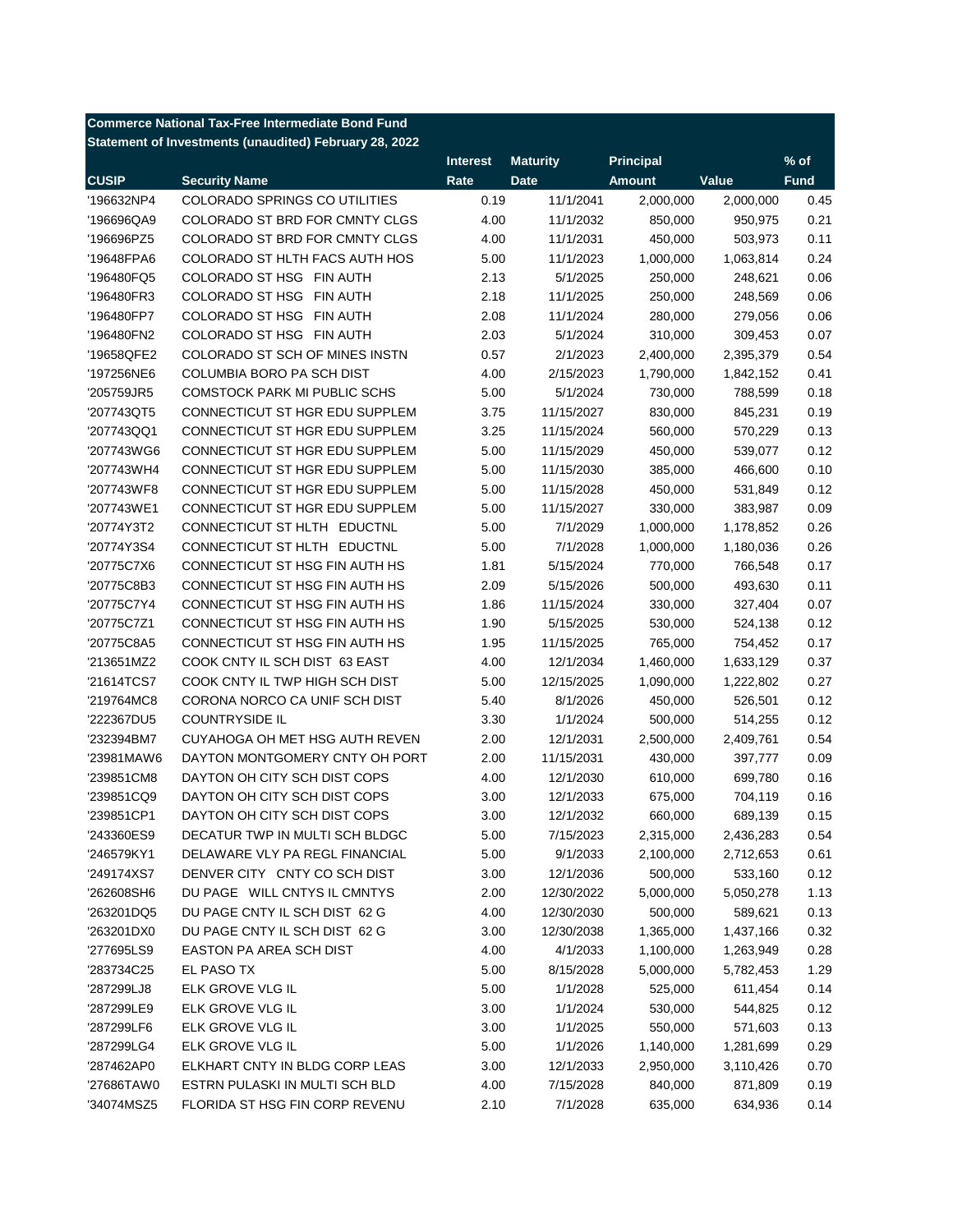|              | <b>Commerce National Tax-Free Intermediate Bond Fund</b> |                 |                 |                  |           |             |
|--------------|----------------------------------------------------------|-----------------|-----------------|------------------|-----------|-------------|
|              | Statement of Investments (unaudited) February 28, 2022   |                 |                 |                  |           |             |
|              |                                                          | <b>Interest</b> | <b>Maturity</b> | <b>Principal</b> |           | % of        |
| <b>CUSIP</b> | <b>Security Name</b>                                     | Rate            | <b>Date</b>     | <b>Amount</b>    | Value     | <b>Fund</b> |
| '34074MSX0   | FLORIDA ST HSG FIN CORP REVENU                           | 2.00            | 7/1/2027        | 660.000          | 660,837   | 0.15        |
| '34074MTA9   | FLORIDA ST HSG FIN CORP REVENU                           | 2.13            | 1/1/2029        | 645,000          | 644,486   | 0.14        |
| '34074MSY8   | FLORIDA ST HSG FIN CORP REVENU                           | 2.05            | 1/1/2028        | 610,000          | 609,523   | 0.14        |
| '346461AX4   | FORREST CITY AR SALES USE TA                             | 3.00            | 11/1/2030       | 675,000          | 708,680   | 0.16        |
| '346461AW6   | FORREST CITY AR SALES USE TA                             | 3.00            | 11/1/2029       | 650,000          | 685,068   | 0.15        |
| '346461AV8   | FORREST CITY AR SALES USE TA                             | 3.00            | 11/1/2028       | 635,000          | 667,710   | 0.15        |
| '346461AY2   | FORREST CITY AR SALES USE TA                             | 3.00            | 11/1/2031       | 690,000          | 722,505   | 0.16        |
| '348815PH8   | FORT SMITH AR WTR SWR REVENU                             | 5.00            | 10/1/2031       | 500,000          | 600,156   | 0.13        |
| '3531867L7   | <b>FRANKLIN CNTY OH HOSP REVENUE</b>                     | 0.19            | 11/15/2041      | 4,000,000        | 4,000,000 | 0.89        |
| '3599006Y8   | FULTON CNTY GA DEV AUTH                                  | 5.00            | 3/15/2026       | 1,000,000        | 1,128,531 | 0.25        |
| '367748MX5   | GATEWAY PA SCH DIST ALLEGHANYC                           | 3.00            | 10/15/2036      | 1,300,000        | 1,367,606 | 0.31        |
| '367748MV9   | GATEWAY PA SCH DIST ALLEGHANYC                           | 3.00            | 10/15/2034      | 1,000,000        | 1,059,846 | 0.24        |
| '367748MW7   | GATEWAY PA SCH DIST ALLEGHANYC                           | 3.00            | 10/15/2035      | 795,000          | 839,497   | 0.19        |
| '368347BV1   | GEARY CNTY KS UNIF SCH DIST 4                            | 4.00            | 9/1/2033        | 700,000          | 763,267   | 0.17        |
| '38378RCC6   | GOVERNORS IL ST UNIV UNIV FACS                           | 4.00            | 10/1/2034       | 805,000          | 892,990   | 0.20        |
| '38378RCD4   | GOVERNORS IL ST UNIV UNIV FACS                           | 4.00            | 10/1/2036       | 855,000          | 943,003   | 0.21        |
| '385244LZ9   | <b>GRAND BLANC MI CMNTY SCHS</b>                         | 2.00            | 5/1/2026        | 500,000          | 505,219   | 0.11        |
| '385244MA3   | <b>GRAND BLANC MI CMNTY SCHS</b>                         | 2.00            | 11/1/2026       | 1,875,000        | 1,894,653 | 0.42        |
| '385244LY2   | <b>GRAND BLANC MI CMNTY SCHS</b>                         | 2.00            | 11/1/2025       | 1,475,000        | 1,489,666 | 0.33        |
| '385244LX4   | <b>GRAND BLANC MI CMNTY SCHS</b>                         | 2.00            | 5/1/2025        | 500,000          | 504,653   | 0.11        |
| '386523GQ1   | <b>GRAND TRAVERSE CNTY MI HOSP FI</b>                    | 5.00            | 7/1/2030        | 445,000          | 531,938   | 0.12        |
| '386523GS7   | <b>GRAND TRAVERSE CNTY MI HOSP FI</b>                    | 5.00            | 7/1/2032        | 495,000          | 589,352   | 0.13        |
| '386523HK3   | <b>GRAND TRAVERSE CNTY MI HOSP FI</b>                    | 5.00            | 7/1/2031        | 380,000          | 453,076   | 0.10        |
| '386545KY2   | GRAND VLY MI ST UNIV REVENUE                             | 4.00            | 12/1/2030       | 1,375,000        | 1,491,448 | 0.33        |
| '39167GDZ1   | <b>GREATER CLARK IN BLDG CORP</b>                        | 4.00            | 7/15/2032       | 1,000,000        | 1,117,709 | 0.25        |
| '39448MAZ2   | <b>GREENE CNTY MO</b>                                    | 5.00            | 4/1/2032        | 500,000          | 501,828   | 0.11        |
| '396649EL5   | GREENEVILLE TN HLTH EDUCTNL                              | 5.00            | 7/1/2028        | 500,000          | 596,255   | 0.13        |
| '396649EN1   | GREENEVILLE TN HLTH EDUCTNL                              | 5.00            | 7/1/2030        | 500,000          | 591,757   | 0.13        |
| '396649EM3   | GREENEVILLE TN HLTH EDUCTNL                              | 5.00            | 7/1/2029        | 600,000          | 712,416   | 0.16        |
| '398346DP8   | <b>GRIFFITH IN REDEV AUTH LEASE R</b>                    | 3.00            | 7/15/2033       | 585,000          | 614,551   | 0.14        |
| '398346DN3   | <b>GRIFFITH IN REDEV AUTH LEASE R</b>                    | 3.00            | 7/15/2032       | 565,000          | 595,186   | 0.13        |
| '398346CY0   | <b>GRIFFITH IN REDEV AUTH LEASE R</b>                    | 3.00            | 7/15/2033       | 585,000          | 614,551   | 0.14        |
| '406660QF0   | HAMBURG PA AREA SCH DIST                                 | 3.00            | 4/1/2035        | 1,400,000        | 1,446,081 | 0.32        |
| '406660QE3   | HAMBURG PA AREA SCH DIST                                 | 3.00            | 4/1/2034        | 1,000,000        | 1,038,028 | 0.23        |
| '414942VT6   | HARRIS CNTY TX MUNI UTILITY DI                           | 4.00            | 3/1/2034        | 1,015,000        | 1,150,568 | 0.26        |
| '414942VS8   | HARRIS CNTY TX MUNI UTILITY DI                           | 4.00            | 3/1/2033        | 970,000          | 1,101,650 | 0.25        |
| '414942VR0   | HARRIS CNTY TX MUNI UTILITY DI                           | 4.00            | 3/1/2032        | 905,000          | 1,030,771 | 0.23        |
| '421381AP9   | HAZARD KY HLTHCARE REVENUE                               | 5.00            | 7/1/2031        | 855,000          | 1,070,283 | 0.24        |
| '421381AQ7   | HAZARD KY HLTHCARE REVENUE                               | 5.00            | 7/1/2032        | 1,275,000        | 1,592,878 | 0.36        |
| '421381AN4   | HAZARD KY HLTHCARE REVENUE                               | 5.00            | 7/1/2030        | 1,695,000        | 2,086,544 | 0.47        |
| '421560MR1   | HAZEL PARK MI SCH DIST                                   | 4.00            | 5/1/2024        | 1,135,000        | 1,197,450 | 0.27        |
| '421560MQ3   | <b>HAZEL PARK MI SCH DIST</b>                            | 4.00            | 5/1/2023        | 925,000          | 955,347   | 0.21        |
| '434682AQ3   | HOKE CNTY NC LIMITED OBLIG                               | 3.00            | 6/1/2035        | 865,000          | 913,553   | 0.20        |
| '442349FK7   | HOUSTON TX ARPT SYS REVENUE                              | 5.00            | 7/1/2030        | 900,000          | 1,084,881 | 0.24        |
| '442349FJ0   | HOUSTON TX ARPT SYS REVENUE                              | 5.00            | 7/1/2029        | 1,000,000        | 1,189,346 | 0.27        |
| '442349FL5   | <b>HOUSTON TX ARPT SYS REVENUE</b>                       | 5.00            | 7/1/2031        | 1,200,000        | 1,467,868 | 0.33        |
| '450812G55   | <b>IBERIA PARISH LA PARISHWIDE SC</b>                    | 4.00            | 3/1/2028        | 450,000          | 503,820   | 0.11        |
| '450812G48   | <b>IBERIA PARISH LA PARISHWIDE SC</b>                    | 4.00            | 3/1/2027        | 570,000          | 636,715   | 0.14        |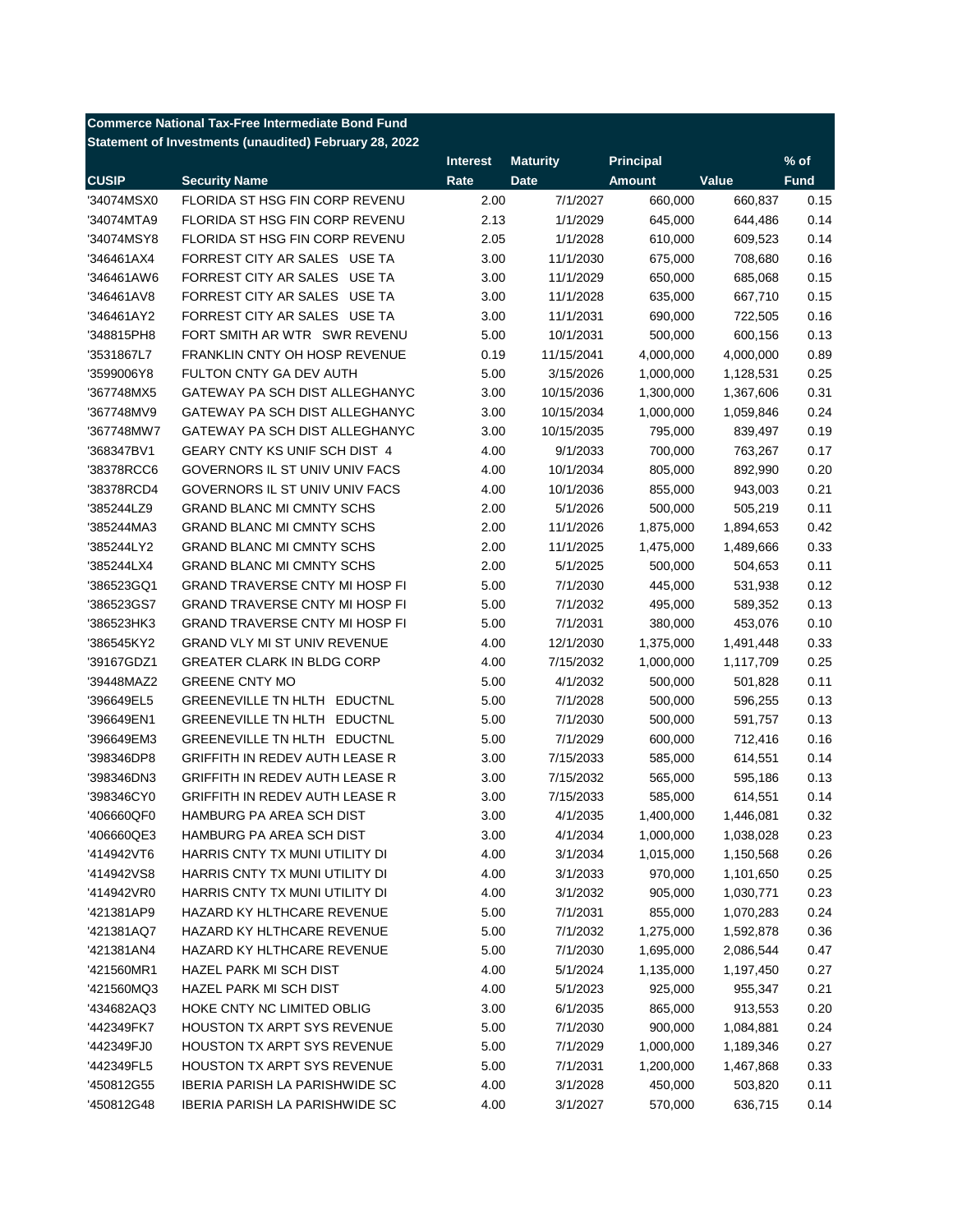|              | <b>Commerce National Tax-Free Intermediate Bond Fund</b> |                 |                 |                  |           |             |
|--------------|----------------------------------------------------------|-----------------|-----------------|------------------|-----------|-------------|
|              | Statement of Investments (unaudited) February 28, 2022   |                 |                 |                  |           |             |
|              |                                                          | <b>Interest</b> | <b>Maturity</b> | <b>Principal</b> |           | $%$ of      |
| <b>CUSIP</b> | <b>Security Name</b>                                     | Rate            | <b>Date</b>     | <b>Amount</b>    | Value     | <b>Fund</b> |
| '450812G30   | <b>IBERIA PARISH LA PARISHWIDE SC</b>                    | 4.00            | 3/1/2026        | 550,000          | 601,147   | 0.13        |
| '450812F98   | <b>IBERIA PARISH LA PARISHWIDE SC</b>                    | 3.00            | 3/1/2024        | 510,000          | 525,486   | 0.12        |
| '450812G22   | <b>IBERIA PARISH LA PARISHWIDE SC</b>                    | 4.00            | 3/1/2025        | 530,000          | 568,343   | 0.13        |
| '45129WQE3   | <b>IDAHO ST HSG FIN ASSN</b>                             | 4.00            | 7/15/2036       | 500,000          | 577,772   | 0.13        |
| '45129WQF0   | IDAHO ST HSG FIN ASSN                                    | 4.00            | 7/15/2037       | 750,000          | 865,960   | 0.19        |
| '45203HN40   | <b>ILLINOIS ST FIN AUTH REVENUE</b>                      | 5.00            | 11/15/2024      | 500,000          | 547,669   | 0.12        |
| '45204FJL0   | <b>ILLINOIS ST FIN AUTH REVENUE</b>                      | 4.00            | 8/15/2037       | 1,550,000        | 1,766,000 | 0.39        |
| '45471ATW2   | INDIANA ST FIN AUTH HOSP REVEN                           | 4.00            | 7/1/2036        | 700,000          | 797,718   | 0.18        |
| '45471ATR3   | INDIANA ST FIN AUTH HOSP REVEN                           | 4.00            | 7/1/2031        | 830,000          | 963,387   | 0.22        |
| '45471ATS1   | INDIANA ST FIN AUTH HOSP REVEN                           | 4.00            | 7/1/2032        | 700,000          | 805,089   | 0.18        |
| '45506DNH4   | INDIANA ST FIN AUTH REVENUE                              | 5.00            | 2/1/2027        | 425,000          | 453,359   | 0.10        |
| '45506DNK7   | INDIANA ST FIN AUTH REVENUE                              | 5.00            | 2/1/2029        | 600,000          | 639,192   | 0.14        |
| '45506DNF8   | INDIANA ST FIN AUTH REVENUE                              | 5.00            | 2/1/2025        | 540,000          | 575,376   | 0.13        |
| '45506DNJ0   | INDIANA ST FIN AUTH REVENUE                              | 5.00            | 2/1/2028        | 700,000          | 746,719   | 0.17        |
| '45506DJF3   | INDIANA ST FIN AUTH REVENUE                              | 5.00            | 2/1/2028        | 815,000          | 844,003   | 0.19        |
| '46723MBV1   | <b>JACKSON CLG MI</b>                                    | 3.00            | 5/1/2025        | 940,000          | 982,419   | 0.22        |
| '467578HP8   | JACKSON CNTY MO SPL OBLG                                 | 5.00            | 12/1/2026       | 2,300,000        | 2,528,433 | 0.57        |
| '472871AW2   | JEFFERSON CNTY IN JAIL BLDG CO                           | 4.00            | 7/15/2033       | 1,955,000        | 2,256,745 | 0.50        |
| '476034RC9   | <b>JENISON MI PUBLIC SCHS</b>                            | 4.00            | 5/1/2023        | 1,110,000        | 1,149,437 | 0.26        |
| '483270HM9   | KALAMAZOO MI PUBLIC SCHS                                 | 4.00            | 5/1/2031        | 2,370,000        | 2,677,394 | 0.60        |
| '483862NA2   | KANE CNTY IL FOREST PRESERVE D                           | 3.00            | 12/15/2026      | 1,695,000        | 1,788,578 | 0.40        |
| '48504NAP4   | KANSAS CITY MO INDL DEV AUTH A                           | 5.00            | 3/1/2027        | 1,155,000        | 1,317,442 | 0.29        |
| '486063QN3   | KATY TX INDEP SCH DIST                                   | 5.00            | 2/15/2025       | 300,000          | 331,886   | 0.07        |
| '488764WY3   | KENDALL KANE WILL CNTYS IL C                             | 5.00            | 2/1/2024        | 1,115,000        | 1,188,353 | 0.27        |
| '488764WZ0   | KENDALL KANE WILL CNTYS IL C                             | 5.00            | 2/1/2025        | 1,000,000        | 1,096,001 | 0.25        |
| '488764YR6   | KENDALL KANE WILL CNTYS IL C                             | 5.00            | 2/1/2023        | 800,000          | 829,067   | 0.19        |
| '488764YS4   | KENDALL KANE WILL CNTYS IL C                             | 5.00            | 2/1/2024        | 1,035,000        | 1,106,340 | 0.25        |
| '490728B27   | <b>KENT OH ST UNIV REVENUES</b>                          | 2.32            | 5/1/2027        | 880,000          | 873,989   | 0.20        |
| '49151FNL0   | KENTUCKY ST PROPERTY BLDGS C                             | 5.00            | 11/1/2027       | 400,000          | 461,513   | 0.10        |
| '49151FVP2   | KENTUCKY ST PROPERTY<br><b>BLDGS C</b>                   | 5.00            | 5/1/2029        | 915,000          | 1,067,101 | 0.24        |
| '49151FVN7   | <b>KENTUCKY ST PROPERTY</b><br><b>BLDGS C</b>            | 5.00            | 5/1/2028        | 750,000          | 875,888   | 0.20        |
| '49151FG38   | <b>KENTUCKY ST PROPERTY</b><br><b>BLDGS C</b>            | 5.00            | 2/1/2026        | 960,000          | 1,091,795 | 0.24        |
| '49151FVK3   | KENTUCKY ST PROPERTY<br><b>BLDGS C</b>                   | 5.00            | 5/1/2026        | 1,000,000        | 1,142,964 | 0.26        |
| '49151FYC8   | KENTUCKY ST PROPERTY<br><b>BLDGS C</b>                   | 5.00            | 4/1/2028        | 885,000          | 1,051,137 | 0.24        |
| '49151FWJ5   | <b>BLDGS C</b><br>KENTUCKY ST PROPERTY                   | 5.00            | 5/1/2027        | 750,000          | 878,324   | 0.20        |
| '501552JN4   | KYLE TX                                                  | 4.00            | 8/15/2026       | 1,000,000        | 1,075,912 | 0.24        |
| '50646PCY3   | LAFAYETTE LA COMMUNICATIONS SY                           | 3.00            | 11/1/2029       | 860,000          | 923,979   | 0.21        |
| '50646PCZ0   | LAFAYETTE LA COMMUNICATIONS SY                           | 3.00            | 11/1/2030       | 890,000          | 959,264   | 0.21        |
| '50646PCX5   | LAFAYETTE LA COMMUNICATIONS SY                           | 4.00            | 11/1/2028       | 830,000          | 941,076   | 0.21        |
| '507686QU0   | LAKE CENTRAL IN MULTI DIST SCH                           | 5.00            | 7/15/2024       | 1,000,000        | 1,074,580 | 0.24        |
| '50825JKH8   | LAKE CNTY FL SCH BRD COPS                                | 5.00            | 6/1/2024        | 725,000          | 759,110   | 0.17        |
| '508759KS5   | LAKE CNTY IL CMNTY CONSOL SCH                            | 4.00            | 1/1/2033        | 2,450,000        | 2,753,162 | 0.62        |
| '508606KY5   | LAKE CNTY IL CMNTY CONSOL SCHD                           | 5.00            | 11/1/2023       | 1,000,000        | 1,060,906 | 0.24        |
| '517496HF5   | LAS CRUCES NM JT UTILITY REVEN                           | 4.00            | 6/1/2029        | 845,000          | 923,067   | 0.21        |
| '517496HK4   | LAS CRUCES NM JT UTILITY REVEN                           | 4.00            | 6/1/2033        | 500,000          | 542,345   | 0.12        |
| '517496HG3   | LAS CRUCES NM JT UTILITY REVEN                           | 4.00            | 6/1/2030        | 500,000          | 545,121   | 0.12        |
| '519093AP3   | LAURENS CNTY SC SCH DIST 55 I                            | 5.00            | 12/1/2024       | 1,000,000        | 1,093,918 | 0.24        |
| '52464GAV6   | LEFLORE CNTY OK PUBLIC FAC AUT                           | 4.00            | 12/1/2030       | 1,770,000        | 1,988,941 | 0.44        |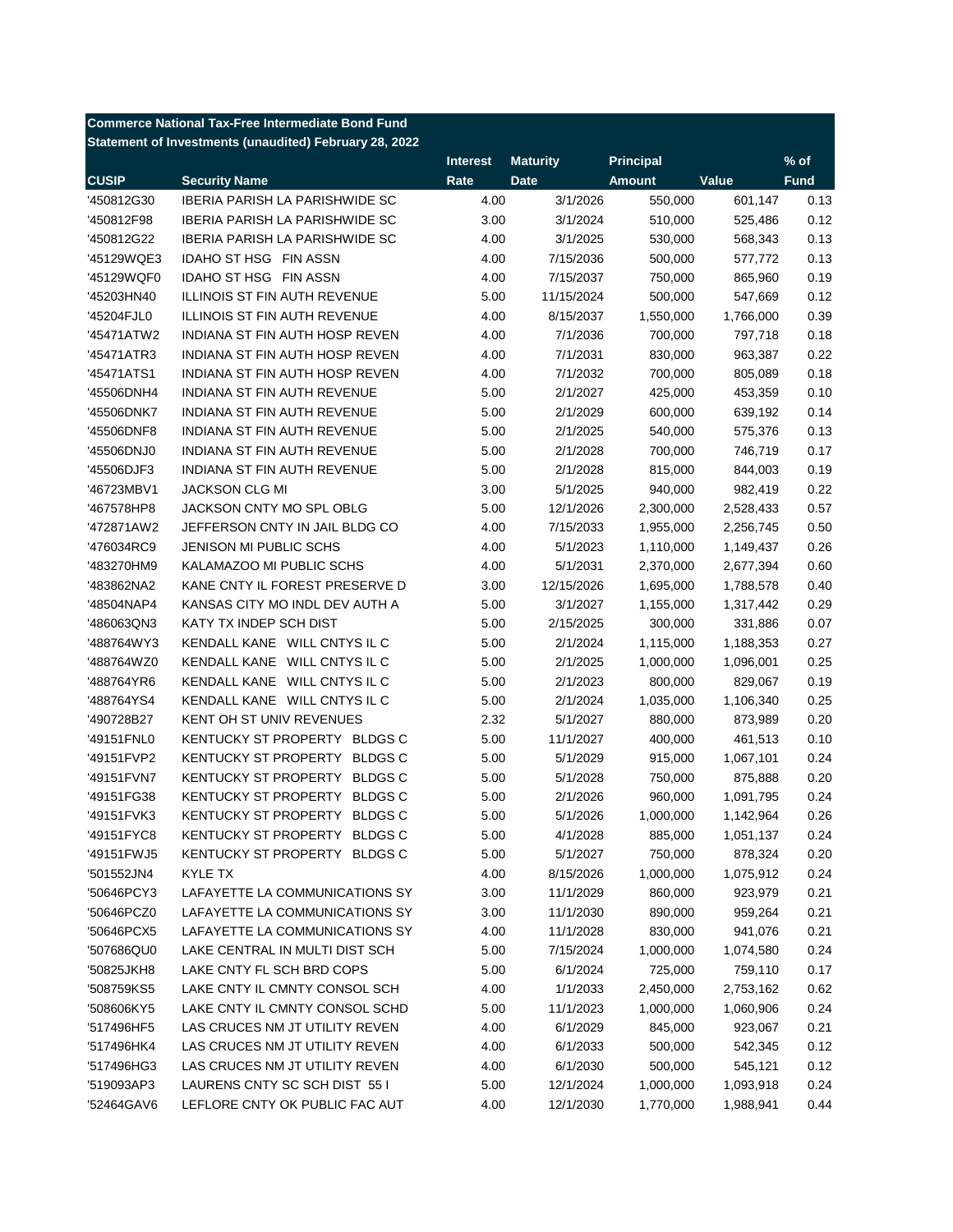| <b>Commerce National Tax-Free Intermediate Bond Fund</b> |                                                        |                 |                 |                  |           |             |  |
|----------------------------------------------------------|--------------------------------------------------------|-----------------|-----------------|------------------|-----------|-------------|--|
|                                                          | Statement of Investments (unaudited) February 28, 2022 |                 |                 |                  |           |             |  |
|                                                          |                                                        | <b>Interest</b> | <b>Maturity</b> | <b>Principal</b> |           | $%$ of      |  |
| <b>CUSIP</b>                                             | <b>Security Name</b>                                   | Rate            | <b>Date</b>     | <b>Amount</b>    | Value     | <b>Fund</b> |  |
| '52464GAU8                                               | LEFLORE CNTY OK PUBLIC FAC AUT                         | 4.00            | 12/1/2028       | 1,350,000        | 1,513,125 | 0.34        |  |
| '531677NT5                                               | LICKING HEIGHTS OH LOCAL SCH D                         | 5.00            | 10/1/2027       | 765,000          | 905,843   | 0.20        |  |
| '531677NU2                                               | LICKING HEIGHTS OH LOCAL SCH D                         | 5.00            | 10/1/2028       | 1,115,000        | 1,316,356 | 0.29        |  |
| '5463983A4                                               | LOUISIANA ST PUBLIC FACS AUTHR                         | 5.00            | 5/15/2030       | 800,000          | 879,680   | 0.20        |  |
| '550670GK3                                               | LUXEMBURG CASCO WI SCH DIST BR                         | 4.00            | 3/1/2030        | 520,000          | 575,844   | 0.13        |  |
| '550670GM9                                               | LUXEMBURG CASCO WI SCH DIST BR                         | 4.00            | 3/1/2032        | 540,000          | 595,541   | 0.13        |  |
| '550670GL1                                               | LUXEMBURG CASCO WI SCH DIST BR                         | 4.00            | 3/1/2031        | 765,000          | 845,224   | 0.19        |  |
| '556887JB4                                               | MADISON CNTY IL CMNTY UNIT SCH                         | 4.00            | 4/1/2029        | 3,145,000        | 3,535,233 | 0.79        |  |
| '56005LDE7                                               | MAHONING CNTY OH CAREER TECH                           | 4.00            | 12/1/2029       | 500,000          | 532,160   | 0.12        |  |
| '56005LDB3                                               | MAHONING CNTY OH CAREER TECH                           | 4.00            | 12/1/2026       | 630,000          | 670,872   | 0.15        |  |
| '56042RYV8                                               | MAINE HLTH HGR EDUCTNL FACSA                           | 5.00            | 7/1/2024        | 115,000          | 115,389   | 0.03        |  |
| '56041MSP0                                               | MAINE ST GOVTL FACS AUTH                               | 4.00            | 10/1/2032       | 2,485,000        | 2,799,153 | 0.63        |  |
| '56052FNV3                                               | MAINE ST HSG AUTH MTGE PURCHAS                         | 2.05            | 11/15/2025      | 835,000          | 845,441   | 0.19        |  |
| '56052FNU5                                               | MAINE ST HSG AUTH MTGE PURCHAS                         | 1.95            | 11/15/2024      | 1,300,000        | 1,311,882 | 0.29        |  |
| '56052FNW1                                               | MAINE ST HSG AUTH MTGE PURCHAS                         | 2.10            | 11/15/2026      | 1,000,000        | 1,016,190 | 0.23        |  |
| '56052FQK4                                               | MAINE ST HSG AUTH MTGE PURCHAS                         | 2.25            | 11/15/2030      | 870,000          | 870,061   | 0.19        |  |
| '56052FQL2                                               | MAINE ST HSG AUTH MTGE PURCHAS                         | 2.35            | 11/15/2031      | 905,000          | 905,692   | 0.20        |  |
| '56052FQJ7                                               | MAINE ST HSG AUTH MTGE PURCHAS                         | 2.15            | 11/15/2029      | 840,000          | 844.733   | 0.19        |  |
| '56045R2F5                                               | MAINE ST MUNI BOND BANK                                | 3.00            | 11/1/2037       | 1,000,000        | 1,050,799 | 0.23        |  |
| '57369KAX8                                               | MARTINSVILLE IN REDEV AUTH LEA                         | 3.00            | 8/1/2033        | 565,000          | 601,623   | 0.13        |  |
| '57369KAZ3                                               | MARTINSVILLE IN REDEV AUTH LEA                         | 3.00            | 8/1/2037        | 700,000          | 740,587   | 0.17        |  |
| '57369KAY6                                               | MARTINSVILLE IN REDEV AUTH LEA                         | 3.00            | 8/1/2035        | 400,000          | 424,309   | 0.09        |  |
| '57430YBY0                                               | MARYLAND ST WTR QUALITY FING A                         | 2.80            | 3/1/2026        | 2,000,000        | 2,052,978 | 0.46        |  |
| '57587ADT2                                               | MASSACHUSETTS ST HSG FIN AGY H                         | 3.05            | 6/1/2022        | 300,000          | 301,340   | 0.07        |  |
| '57587ADU9                                               | MASSACHUSETTS ST HSG FIN AGY H                         | 3.25            | 6/1/2023        | 310,000          | 313,477   | 0.07        |  |
| '57587GFK6                                               | MASSACHUSETTS ST HSG FIN AGY H                         | 1.85            | 6/1/2032        | 960,000          | 912,352   | 0.20        |  |
| '57587GFL4                                               | MASSACHUSETTS ST HSG FIN AGY H                         | 1.90            | 12/1/2032       | 710,000          | 672,882   | 0.15        |  |
| '577056HT4                                               | MATTAWAN MI CONSOL SCH DIST                            | 5.00            | 5/1/2026        | 750,000          | 835,163   | 0.19        |  |
| '577489JH1                                               | MAUMEE OH CITY SCH DIST                                | 3.00            | 12/1/2030       | 1,295,000        | 1,414,658 | 0.32        |  |
| '577489JJ7                                               | MAUMEE OH CITY SCH DIST                                | 4.00            | 12/1/2031       | 1,155,000        | 1,376,918 | 0.31        |  |
| '57947PEA4                                               | MCCLAIN CNTY OK ECON DEV AUTH                          | 4.00            | 9/1/2034        | 1,810,000        | 2,082,629 | 0.47        |  |
| '580730GQ6                                               | MCGREGOR TX INDEP SCH DIST                             | 0.00            | 2/15/2025       | 710,000          | 650,742   | 0.15        |  |
| '592647JN2                                               | MET WASHINGTON DC ARPTS AUTH A                         | 0.19            | 10/1/2040       | 2,050,000        | 2,050,000 | 0.46        |  |
| '593842CM7                                               | MIAMI VLY CAREER TECH CENTER O                         | 4.00            | 12/1/2037       | 2,170,000        | 2,441,628 | 0.55        |  |
| '593842CJ4                                               | MIAMI VLY CAREER TECH CENTER O                         | 4.00            | 12/1/2034       | 725,000          | 817,245   | 0.18        |  |
| '593842CL9                                               | MIAMI VLY CAREER TECH CENTER O                         | 4.00            | 12/1/2036       | 2,245,000        | 2,526,575 | 0.57        |  |
| '59465MZ81                                               | MICHIGAN ST HSG DEV AUTH RENTA                         | 2.60            | 10/1/2028       | 410,000          | 419,464   | 0.09        |  |
| '59465MZ73                                               | MICHIGAN ST HSG DEV AUTH RENTA                         | 2.55            | 4/1/2028        | 470,000          | 480,629   | 0.11        |  |
| '59465MW27                                               | MICHIGAN ST HSG DEV AUTH RENTA                         | 2.87            | 10/1/2025       | 1,000,000        | 1,021,270 | 0.23        |  |
| '59465MV93                                               | MICHIGAN ST HSG DEV AUTH RENTA                         | 2.82            | 4/1/2025        | 500,000          | 509,726   | 0.11        |  |
| '59465MY90                                               | MICHIGAN ST HSG DEV AUTH RENTA                         | 2.15            | 4/1/2025        | 400,000          | 405,169   | 0.09        |  |
| '594654BB0                                               | MICHIGAN ST HSG DEV AUTH SF MT                         | 3.00            | 6/1/2029        | 680,000          | 680,000   | 0.15        |  |
| '596562JW9                                               | MIDDLESEX CNTY NJ COPS                                 | 4.00            | 6/15/2027       | 500,000          | 563,013   | 0.13        |  |
| '596562JX7                                               | MIDDLESEX CNTY NJ COPS                                 | 4.00            | 6/15/2028       | 500,000          | 559,772   | 0.13        |  |
| '596562JV1                                               | MIDDLESEX CNTY NJ COPS                                 | 4.00            | 6/15/2026       | 705,000          | 779,864   | 0.17        |  |
| '596562JY5                                               | MIDDLESEX CNTY NJ COPS                                 | 4.00            | 6/15/2029       | 760,000          | 846,771   | 0.19        |  |
| '597129DU6                                               | MIDDLETOWN OH                                          | 4.00            | 12/1/2025       | 995,000          | 1,088,239 | 0.24        |  |
| '597129DM4                                               | MIDDLETOWN OH                                          | 4.00            | 12/1/2025       | 100,000          | 109,026   | 0.02        |  |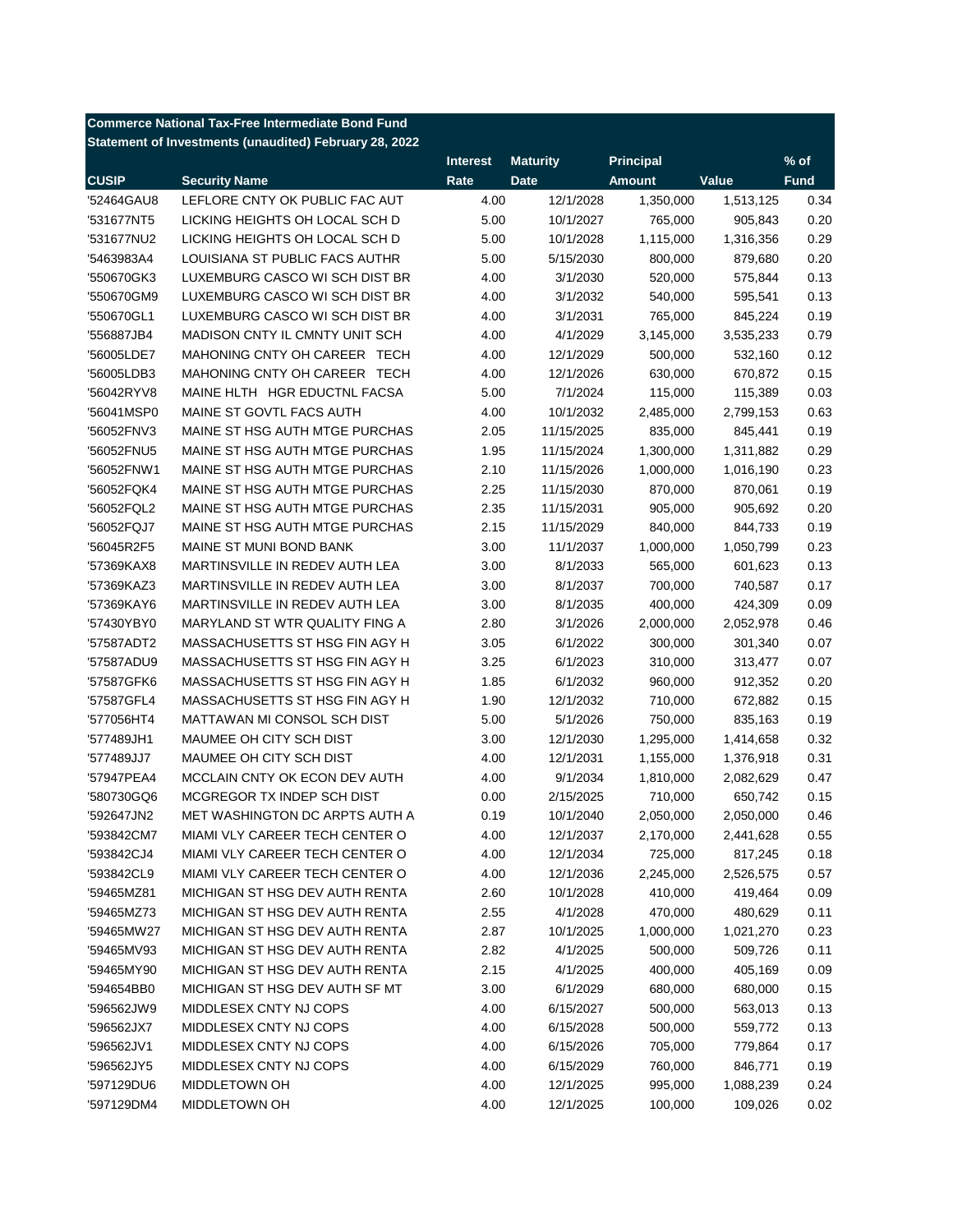|              | <b>Commerce National Tax-Free Intermediate Bond Fund</b> |                 |                 |                  |           |             |
|--------------|----------------------------------------------------------|-----------------|-----------------|------------------|-----------|-------------|
|              | Statement of Investments (unaudited) February 28, 2022   |                 |                 |                  |           |             |
|              |                                                          | <b>Interest</b> | <b>Maturity</b> | <b>Principal</b> |           | $%$ of      |
| <b>CUSIP</b> | <b>Security Name</b>                                     | Rate            | <b>Date</b>     | <b>Amount</b>    | Value     | <b>Fund</b> |
| '597129DP7   | MIDDLETOWN OH                                            | 5.00            | 12/1/2027       | 110,000          | 130,141   | 0.03        |
| '597129DW2   | <b>MIDDLETOWN OH</b>                                     | 5.00            | 12/1/2027       | 935,000          | 1,108,456 | 0.25        |
| '600149LV8   | MILLBROOK AL                                             | 5.00            | 9/1/2025        | 1,625,000        | 1,820,689 | 0.41        |
| '600149LW6   | MILLBROOK AL                                             | 5.00            | 9/1/2026        | 1,705,000        | 1,962,146 | 0.44        |
| '60039GAY9   | MILLEDGEVILLE BALDWIN CNTY G                             | 5.00            | 6/15/2031       | 500,000          | 620,631   | 0.14        |
| '60039GBA0   | MILLEDGEVILLE BALDWIN CNTY G                             | 5.00            | 6/15/2033       | 700,000          | 868,192   | 0.19        |
| '60039GAX1   | MILLEDGEVILLE BALDWIN CNTY G                             | 5.00            | 6/15/2030       | 500,000          | 612,886   | 0.14        |
| '60039GAZ6   | MILLEDGEVILLE BALDWIN CNTY G                             | 5.00            | 6/15/2032       | 600,000          | 744,962   | 0.17        |
| '60416S3K4   | MINNESOTA ST HSG FIN AGY                                 | 1.70            | 7/1/2026        | 255,000          | 252,274   | 0.06        |
| '60534WRE0   | MISSISSIPPI ST DEV BANK SPL OB                           | 5.00            | 11/1/2031       | 500,000          | 583,282   | 0.13        |
| '60534WRF7   | MISSISSIPPI ST DEV BANK SPL OB                           | 5.00            | 11/1/2032       | 400,000          | 467,329   | 0.10        |
| '60534WRC4   | MISSISSIPPI ST DEV BANK SPL OB                           | 5.00            | 11/1/2029       | 300,000          | 349,708   | 0.08        |
| '60534WRD2   | MISSISSIPPI ST DEV BANK SPL OB                           | 5.00            | 11/1/2030       | 400,000          | 466,130   | 0.10        |
| '605638AK1   | MISSISSIPPI ST GAMING TAX REVE                           | 5.00            | 10/15/2025      | 1,055,000        | 1,182,848 | 0.26        |
| '60535QZE3   | MISSISSIPPI ST HOME CORP SF MT                           | 1.85            | 12/1/2030       | 690,000          | 668,145   | 0.15        |
| '60535QZF0   | MISSISSIPPI ST HOME CORP SF MT                           | 1.95            | 6/1/2031        | 1,000,000        | 965,134   | 0.22        |
| '60535QZD5   | MISSISSIPPI ST HOME CORP SF MT                           | 1.80            | 6/1/2030        | 720,000          | 697,115   | 0.16        |
| '60636SKN3   | MISSOURI ST DEV FIN BRD INFRAS                           | 4.00            | 4/1/2030        | 810,000          | 908,791   | 0.20        |
| '60636SKL7   | MISSOURI ST DEV FIN BRD INFRAS                           | 4.00            | 4/1/2028        | 850,000          | 938,990   | 0.21        |
| '60636SKM5   | MISSOURI ST DEV FIN BRD INFRAS                           | 4.00            | 4/1/2029        | 1,825,000        | 2,031,119 | 0.45        |
| '61075TJZ2   | MONROE CNTY NY INDL DEV CORP R                           | 5.00            | 6/1/2029        | 500,000          | 532,621   | 0.12        |
| '622826UM5   | <b>MOUNT PROSPECT IL</b>                                 | 3.00            | 12/1/2028       | 1,000,000        | 1,052,148 | 0.24        |
| '65857PEC1   | N CHARLESTON SC LTD OBLIG                                | 4.00            | 10/1/2036       | 1,130,000        | 1,286,941 | 0.29        |
| '65944RSD5   | N FORT BEND TX WTR AUTH WTR SY                           | 4.00            | 12/15/2032      | 1,350,000        | 1,597,174 | 0.36        |
| '667567BX8   | N W MI CMNTY SCHS                                        | 4.00            | 5/1/2024        | 1,000,000        | 1,035,529 | 0.23        |
| '637109BK4   | NATIONAL PARK AR CMNTY CLG DIS                           | 4.00            | 3/1/2032        | 635,000          | 690,193   | 0.15        |
| '637109BJ7   | NATIONAL PARK AR CMNTY CLG DIS                           | 4.00            | 3/1/2030        | 645,000          | 703,934   | 0.16        |
| '646127CE8   | NEW JERSEY ST HSG MTGE FIN A                             | 3.15            | 6/15/2025       | 570,000          | 585,041   | 0.13        |
| '6461363Q2   | NEW JERSEY ST TRANSPRTN TRUST                            | 5.00            | 6/15/2031       | 1,500,000        | 1,698,213 | 0.38        |
| '646136TL5   | NEW JERSEY ST TRANSPRTN TRUST                            | 0.00            | 12/15/2026      | 1,255,000        | 1,150,522 | 0.26        |
| '647201RB0   | NEW MEXICO ST MTGE FIN AUTH                              | 2.05            | 3/1/2032        | 530,000          | 509,225   | 0.11        |
| '647201RC8   | NEW MEXICO ST MTGE FIN AUTH                              | 2.10            | 9/1/2032        | 590,000          | 568,187   | 0.13        |
| '647201QZ8   | NEW MEXICO ST MTGE FIN AUTH                              | 1.90            | 3/1/2031        | 785,000          | 755,630   | 0.17        |
| '64972FK62   | NEW YORK CITY NY MUNI WTR FIN                            | 0.19            | 6/15/2041       | 4,000,000        | 4,000,000 | 0.89        |
| '658207UX1   | NORTH CAROLINA ST HSG FIN AGY                            | 3.20            | 1/1/2029        | 830,000          | 863,553   | 0.19        |
| '67756DDJ2   | OHIO ST HGR EDUCTNL FAC COMMIS                           | 5.00            | 5/1/2027        | 1,000,000        | 1,100,884 | 0.25        |
| '677561KA9   | OHIO ST HOSP FAC REVENUE                                 | 5.00            | 1/1/2024        | 1,000,000        | 1,069,612 | 0.24        |
| '67756CBP2   | OHIO ST HOSP REVENUE                                     | 5.00            | 1/15/2024       | 1,000,000        | 1,031,984 | 0.23        |
| '679088HK3   | OKLAHOMA ST CAPITOL IMPT AUTH                            | 4.00            | 7/1/2038        | 2,000,000        | 2,232,460 | 0.50        |
| '680454YD1   | OLDHAM KY SCH DIST FIN CORP                              | 5.00            | 6/1/2022        | 590,000          | 596,325   | 0.13        |
| '680454YF6   | OLDHAM KY SCH DIST FIN CORP                              | 5.00            | 6/1/2024        | 690,000          | 743,999   | 0.17        |
| '680454YE9   | OLDHAM KY SCH DIST FIN CORP                              | 5.00            | 6/1/2023        | 610,000          | 639,713   | 0.14        |
| '681785MR9   | OMAHA NE PUBLIC FACS CORP LEAS                           | 3.00            | 4/15/2034       | 860,000          | 916,939   | 0.21        |
| '681785MS7   | OMAHA NE PUBLIC FACS CORP LEAS                           | 3.00            | 4/15/2035       | 1,070,000        | 1,133,983 | 0.25        |
| '684545YB6   | ORANGE CNTY FL TOURIST DEV TAX                           | 5.00            | 10/1/2023       | 2,000,000        | 2,119,485 | 0.47        |
| '690887MD3   | <b>OWENSBORO KY</b>                                      | 5.00            | 5/1/2025        | 1,200,000        | 1,255,059 | 0.28        |
| '705888CB9   | PELL CITY AL SPL CARE FACS FIN                           | 5.00            | 12/1/2031       | 2,255,000        | 2,747,381 | 0.61        |
| '70878CAM7   | PENNSYLVANIA HGR EDU ASSISTANC                           | 5.00            | 6/1/2030        | 425,000          | 508,139   | 0.11        |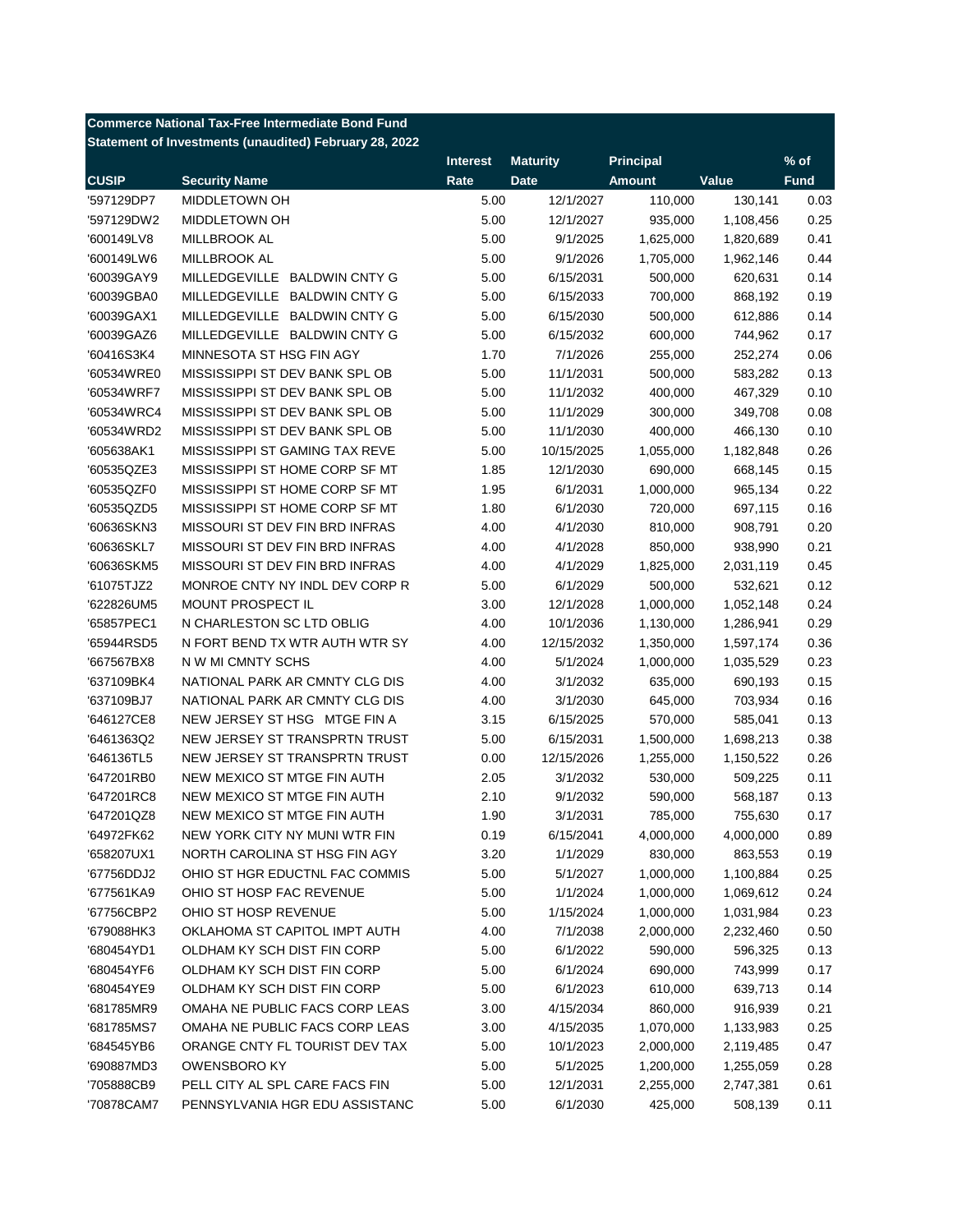**Commerce National Tax-Free Intermediate Bond Fund Statement of Investments (unaudited) February 28, 2022**

|              |                                | <b>Interest</b> | <b>Maturity</b> | <b>Principal</b> |           | $%$ of      |
|--------------|--------------------------------|-----------------|-----------------|------------------|-----------|-------------|
| <b>CUSIP</b> | <b>Security Name</b>           | Rate            | <b>Date</b>     | <b>Amount</b>    | Value     | <b>Fund</b> |
| '70878CAL9   | PENNSYLVANIA HGR EDU ASSISTANC | 5.00            | 6/1/2029        | 535,000          | 632,289   | 0.14        |
| '70878CAJ4   | PENNSYLVANIA HGR EDU ASSISTANC | 5.00            | 6/1/2027        | 525,000          | 601,189   | 0.13        |
| '70878CAH8   | PENNSYLVANIA HGR EDU ASSISTANC | 5.00            | 6/1/2026        | 500,000          | 560,907   | 0.13        |
| '70878CAK1   | PENNSYLVANIA HGR EDU ASSISTANC | 5.00            | 6/1/2028        | 525,000          | 611,497   | 0.14        |
| '70869HAW5   | PENNSYLVANIA ST ECON DEV FINGA | 2.08            | 3/1/2024        | 1,250,000        | 1,253,972 | 0.28        |
| '70917TCY5   | PENNSYLVANIA ST HGR EDUCTNL FA | 4.00            | 8/15/2042       | 475,000          | 534,453   | 0.12        |
| '70879QET6   | PENNSYLVANIA ST HSG FIN AGY SF | 2.10            | 10/1/2030       | 795,000          | 786,240   | 0.18        |
| '709224FH7   | PENNSYLVANIA ST TURNPIKE COMMI | 5.00            | 12/1/2026       | 500,000          | 550,087   | 0.12        |
| '709224J83   | PENNSYLVANIA ST TURNPIKE COMMI | 5.00            | 12/1/2035       | 3,000,000        | 3,582,464 | 0.80        |
| '7092242G3   | PENNSYLVANIA ST TURNPIKE COMMI | 2.36            | 12/1/2026       | 335,000          | 338,270   | 0.08        |
| '7092242H1   | PENNSYLVANIA ST TURNPIKE COMMI | 2.53            | 12/1/2027       | 400,000          | 405,866   | 0.09        |
| '7092242K4   | PENNSYLVANIA ST TURNPIKE COMMI | 2.63            | 12/1/2029       | 350,000          | 354,586   | 0.08        |
| '713163KG7   | PEORIA CNTY IL CMNTY UNIT SCHD | 3.00            | 4/1/2032        | 780,000          | 827,925   | 0.19        |
| '713163KH5   | PEORIA CNTY IL CMNTY UNIT SCHD | 3.00            | 4/1/2033        | 815,000          | 862,720   | 0.19        |
| '7131765G6   | PEORIA IL                      | 5.00            | 1/1/2024        | 1,205,000        | 1,281,176 | 0.29        |
| '716090WZ4   | PETERS TWP PA SCH DIST WASHING | 4.00            | 9/1/2036        | 1,000,000        | 1,121,328 | 0.25        |
| '72178RBG9   | PIMA CNTY AZ REGL TRANSPRTN EX | 5.00            | 6/1/2022        | 1,000,000        | 1,011,100 | 0.23        |
| '72178RBH7   | PIMA CNTY AZ REGL TRANSPRTN EX | 5.00            | 6/1/2023        | 1,000,000        | 1,050,632 | 0.23        |
| '725894MM8   | PLACENTIA YORBA LINDA CA UNIF  | 3.00            | 8/1/2036        | 1,345,000        | 1,440,996 | 0.32        |
| '726286EK9   | PLAINFIELD IN HIGH SCH BLDG CO | 4.00            | 1/15/2026       | 1,000,000        | 1,060,149 | 0.24        |
| '72919RHK8   | PLUM BORO PA MUNI AUTH SWR REV | 3.00            | 11/15/2027      | 1,175,000        | 1,255,426 | 0.28        |
| '735397CM1   | PORT SEATTLE WA SPL FAC REVENU | 3.60            | 6/1/2026        | 900,000          | 923,774   | 0.21        |
| '736564DF9   | PORTLAND ME ARPT REVENUE       | 5.00            | 1/1/2024        | 470,000          | 500,241   | 0.11        |
| '736564DS1   | PORTLAND ME ARPT REVENUE       | 5.00            | 1/1/2035        | 330,000          | 366,503   | 0.08        |
| '736564DR3   | PORTLAND ME ARPT REVENUE       | 5.00            | 1/1/2034        | 215,000          | 238,912   | 0.05        |
| '736564DE2   | PORTLAND ME ARPT REVENUE       | 5.00            | 1/1/2023        | 145,000          | 149,698   | 0.03        |
| '736627KJ8   | PORTLAND MI PUBLIC SCHS        | 4.00            | 5/1/2027        | 1,150,000        | 1,267,571 | 0.28        |
| '74442PGJ8   | PUBLIC FIN AUTH WI REVENUE     | 4.08            | 7/1/2029        | 1,170,000        | 1,276,812 | 0.29        |
| '744434DF5   | PUBLIC PWR GENERATION AGY NE R | 5.00            | 1/1/2023        | 1,750,000        | 1,807,291 | 0.40        |
| '76222WNE7   | RHODE ISLAND ST PROVIDENCE P   | 4.00            | 11/1/2032       | 760,000          | 866,842   | 0.19        |
| '76222WNF4   | RHODE ISLAND ST PROVIDENCE P   | 4.00            | 11/1/2033       | 980,000          | 1,116,885 | 0.25        |
| '76222WLW9   | RHODE ISLAND ST PROVIDENCE P   | 5.00            | 4/1/2029        | 1,000,000        | 1,158,204 | 0.26        |
| '76222WNC1   | RHODE ISLAND ST PROVIDENCE P   | 5.00            | 11/1/2030       | 1,600,000        | 1,928,350 | 0.43        |
| '76221RU84   | RHODE ISLAND ST HSG MTGE FIN   | 2.10            | 4/1/2032        | 2,100,000        | 2,026,151 | 0.45        |
| '775694LL4   | ROLLING MEADOWS IL             | 4.00            | 12/15/2035      | 515,000          | 580,097   | 0.13        |
| '775694LP5   | ROLLING MEADOWS IL             | 4.00            | 12/15/2038      | 580,000          | 652,723   | 0.15        |
| '775694LN0   | <b>ROLLING MEADOWS IL</b>      | 4.00            | 12/15/2037      | 555,000          | 624,443   | 0.14        |
| '775694LQ3   | ROLLING MEADOWS IL             | 4.00            | 12/15/2039      | 600,000          | 675,816   | 0.15        |
| '775694LM2   | ROLLING MEADOWS IL             | 4.00            | 12/15/2036      | 535,000          | 602,060   | 0.13        |
| '775694LK6   | ROLLING MEADOWS IL             | 4.00            | 12/15/2034      | 495,000          | 558,011   | 0.12        |
| '779137HZ4   | ROUND LAKE IL                  | 4.00            | 1/1/2024        | 815,000          | 853,524   | 0.19        |
| '779137JA7   | ROUND LAKE IL                  | 4.00            | 1/1/2025        | 765,000          | 817,680   | 0.18        |
| '77924PAU9   | ROUND ROCK TX TRANSPRTN ECON   | 1.25            | 8/15/2026       | 910,000          | 880,371   | 0.20        |
| '786854LE7   | SAGINAW TWP MI CMNTY SCH DIST  | 4.00            | 5/1/2028        | 750,000          | 819,481   | 0.18        |
| '788618JL1   | SAINT CLAIR CNTY IL HIGH SCH D | 4.00            | 12/1/2024       | 685,000          | 730,968   | 0.16        |
| '788618JK3   | SAINT CLAIR CNTY IL HIGH SCH D | 4.00            | 12/1/2023       | 845,000          | 883,503   | 0.20        |
| '788618JM9   | SAINT CLAIR CNTY IL HIGH SCH D | 4.00            | 12/1/2025       | 735,000          | 799,661   | 0.18        |
| '793572P51   | SAINT TAMMANY LA PARISHWIDE SC | 4.00            | 3/1/2028        | 980,000          | 1,099,217 | 0.25        |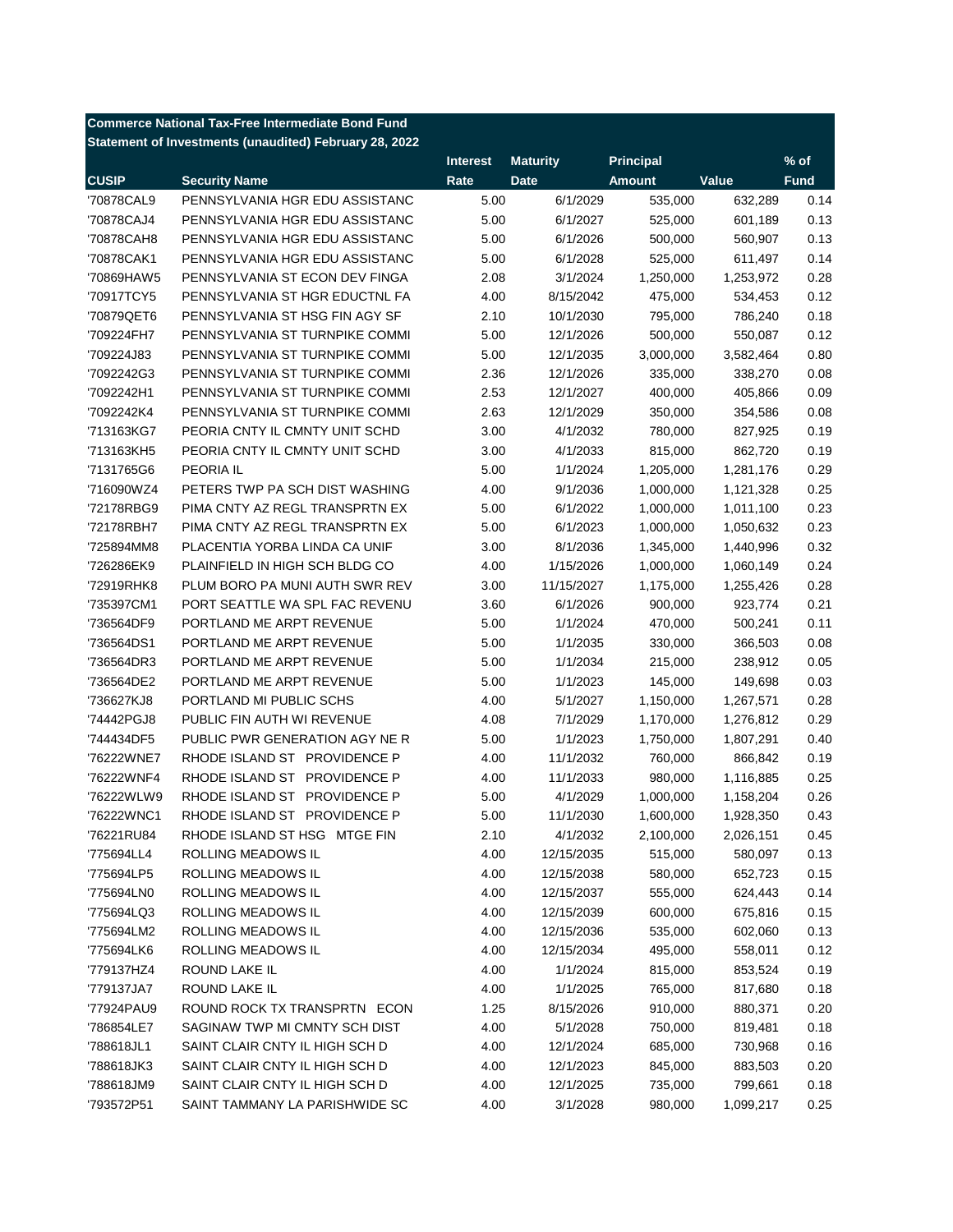|              | <b>Commerce National Tax-Free Intermediate Bond Fund</b> |                 |                        |                      |                      |              |
|--------------|----------------------------------------------------------|-----------------|------------------------|----------------------|----------------------|--------------|
|              | Statement of Investments (unaudited) February 28, 2022   |                 |                        |                      |                      |              |
|              |                                                          | <b>Interest</b> | <b>Maturity</b>        | <b>Principal</b>     |                      | $%$ of       |
| <b>CUSIP</b> | <b>Security Name</b>                                     | Rate            | <b>Date</b>            | <b>Amount</b>        | Value                | <b>Fund</b>  |
| '795424PD6   | SALISBURY TWP PA SCH DIST                                | 4.00            | 2/15/2027              | 1,390,000            | 1,490,656            | 0.33         |
| '795576GW1   | SALT LAKE CITY UT ARPT REVENUE                           | 5.00            | 7/1/2026               | 1,000,000            | 1,126,998            | 0.25         |
| '795576GM3   | SALT LAKE CITY UT ARPT REVENUE                           | 5.00            | 7/1/2034               | 500,000              | 579,364              | 0.13         |
| '796860AX2   | SAN BERNARDINO CNTY CA FLOOD C                           | 0.23            | 8/1/2037               | 5,000,000            | 5,000,000            | 1.12         |
| '80372PAU0   | SARPY CNTY NE HOSP AUTH 1 HLT                            | 3.00            | 5/15/2046              | 35,000               | 35,889               | 0.01         |
| '809510EB2   | SCOTT CNTY KS UNIF SCH DIST 4                            | 5.00            | 9/1/2030               | 1,015,000            | 1,141,298            | 0.26         |
| '810827XE0   | <b>SCRANTON PA SCH DIST</b>                              | 5.00            | 12/1/2032              | 1,000,000            | 1,164,011            | 0.26         |
| '816692LL9   | SEMINOLE CNTY FL SCH BRD COPS                            | 5.00            | 7/1/2024               | 500,000              | 507,213              | 0.11         |
| '82222NBR9   | SHELBYVILLE IN REDEV AUTH LEAS                           | 3.00            | 8/1/2030               | 910,000              | 955,682              | 0.21         |
| '82222NBS7   | SHELBYVILLE IN REDEV AUTH LEAS                           | 3.00            | 8/1/2031               | 940,000              | 983,839              | 0.22         |
| '82222NBT5   | SHELBYVILLE IN REDEV AUTH LEAS                           | 4.00            | 8/1/2032               | 485,000              | 543,627              | 0.12         |
| '82222NBQ1   | SHELBYVILLE IN REDEV AUTH LEAS                           | 3.00            | 8/1/2029               | 885,000              | 933,386              | 0.21         |
| '824512RW9   | SHIKELLAMY PA SCH DIST                                   | 2.00            | 9/1/2028               | 1,945,000            | 1,960,646            | 0.44         |
| '824512RX7   | SHIKELLAMY PA SCH DIST                                   | 2.00            | 9/1/2029               | 1,610,000            | 1,617,486            | 0.36         |
| '83755VC36   | SOUTH DAKOTA ST HLTH EDUCTNL                             | 5.00            | 9/1/2024               | 825,000              | 897,170              | 0.20         |
| '83755VC44   | SOUTH DAKOTA ST HLTH EDUCTNL                             | 5.00            | 9/1/2025               | 605,000              | 676,758              | 0.15         |
| '83755VC28   | SOUTH DAKOTA ST HLTH EDUCTNL                             | 5.00            | 9/1/2023               | 750,000              | 792,634              | 0.18         |
| '83756CLE3   | SOUTH DAKOTA ST HSG DEV AUTH                             | 2.70            | 5/1/2025               | 30,000               | 30,845               | 0.01         |
| '84049EBN5   | SOUTH SUBURBAN PARK RECREATI                             | 4.00            | 12/15/2041             | 1,175,000            | 1,332,350            | 0.30         |
| '84129NMZ9   | SOUTHCENTRL PA GEN AUTH REVENU                           | 5.00            | 5/1/2029               | 225,000              | 270,345              | 0.06         |
| '84129NNE5   | SOUTHCENTRL PA GEN AUTH REVENU                           | 4.00            | 5/1/2034               | 300,000              | 336,763              | 0.08         |
| '84129NNC9   | SOUTHCENTRL PA GEN AUTH REVENU                           | 4.00            | 5/1/2032               | 325,000              | 365,608              | 0.08         |
| '84129NND7   | SOUTHCENTRL PA GEN AUTH REVENU                           | 4.00            | 5/1/2033               | 325,000              | 365,206              | 0.08         |
| '84129NMY2   | SOUTHCENTRL PA GEN AUTH REVENU                           | 5.00            | 5/1/2028               | 225,000              | 265,392              | 0.06         |
| '84129NNB1   | SOUTHCENTRL PA GEN AUTH REVENU                           | 5.00            | 5/1/2031               | 375,000              | 463,829              | 0.10         |
| '84129NNA3   | SOUTHCENTRL PA GEN AUTH REVENU                           | 5.00            | 5/1/2030               | 400,000              | 486,959              | 0.11         |
| '855354DU7   | STARK KNOX MARSHALL CNTYS IL                             | 4.00            | 12/1/2038              | 860,000              | 974,959              | 0.22         |
| '857492706   | STATE STREET INSTITUTIONAL US                            | 0.00            |                        | 5,849,373            | 5,849,373            | 1.31         |
| '86944BAD5   | <b>SUTTER HEALTH</b>                                     | 3.70            | 8/15/2028              | 4,700,000            | 4,967,385            | 1.11         |
| '880461FX1   | TENNESSEE HSG DEV AGY RSDL FIN                           | 4.05            | 1/1/2038               | 155,000              | 159,260              | 0.04         |
| '889251HK3   | TOLEDO LUCAS CNTY OH PORT AUTH                           | 2.00            | 11/15/2031             | 430,000              | 401,122              | 0.09         |
| '89602RFX8   | TRIBOROUGH NY BRIDGE TUNNEL                              | 0.19            | 11/1/2041              | 4,000,000            | 4,000,000            | 0.89         |
| '896863AK3   | TRIWAY OH LOCAL SCH DIST COPS                            | 4.00            | 12/1/2030              | 1,000,000            | 1,126,919            | 0.25         |
| '896863AL1   | TRIWAY OH LOCAL SCH DIST COPS                            | 4.00            | 12/1/2031              | 1,060,000            | 1,191,900            | 0.27         |
| '914692Z27   | UNIV OF NEW MEXICO NM                                    | 2.25            | 6/1/2027               | 1,685,000            | 1,727,911            | 0.39         |
| '914692WL8   | UNIV OF NEW MEXICO NM                                    | 0.21            | 6/1/2026               | 4,265,000            | 4,265,000            | 0.95         |
| '915138MR9   | UNIV OF TOLEDO OH                                        | 4.00            | 6/1/2036               | 700,000              | 759,377              | 0.17         |
| '916087AX7   | UPPER MOHAWK VLY NY MEMORIAL A                           | 3.00            | 12/1/2034              | 940,000              | 939,057              | 0.21         |
| '916087AW9   | UPPER MOHAWK VLY NY MEMORIAL A                           | 2.85            | 12/1/2033              | 915,000              | 904,649              | 0.20         |
| '916087AV1   | UPPER MOHAWK VLY NY MEMORIAL A                           | 2.70            | 12/1/2032              | 890,000              | 871,099              | 0.19         |
| '922799RD5   | <b>VENTNOR CITY NJ</b>                                   | 4.00            | 12/1/2022              | 1,470,000            | 1,504,805            | 0.34         |
| '922799RK9   | <b>VENTNOR CITY NJ</b>                                   | 4.00            | 12/1/2028              | 730,000              | 814,452              | 0.18         |
| '922799RJ2   | <b>VENTNOR CITY NJ</b>                                   | 4.00            | 12/1/2027              | 705,000              | 791,056              | 0.18         |
| '922799RE3   | <b>VENTNOR CITY NJ</b>                                   |                 |                        |                      |                      |              |
| '922799RH6   | <b>VENTNOR CITY NJ</b>                                   | 4.00<br>4.00    | 12/1/2023<br>12/1/2026 | 1,530,000<br>690,000 | 1,605,153<br>762,666 | 0.36<br>0.17 |
| '92428CLW2   | <b>VERMONT ST STUDENT ASSISTANCEC</b>                    | 5.00            | 6/15/2027              | 780,000              | 890,488              | 0.20         |
| '92428CLU6   | <b>VERMONT ST STUDENT ASSISTANCEC</b>                    | 5.00            | 6/15/2025              | 400,000              | 438,753              | 0.10         |
| '92428CLT9   | VERMONT ST STUDENT ASSISTANCEC                           | 5.00            | 6/15/2024              | 300,000              | 321,741              | 0.07         |
|              |                                                          |                 |                        |                      |                      |              |